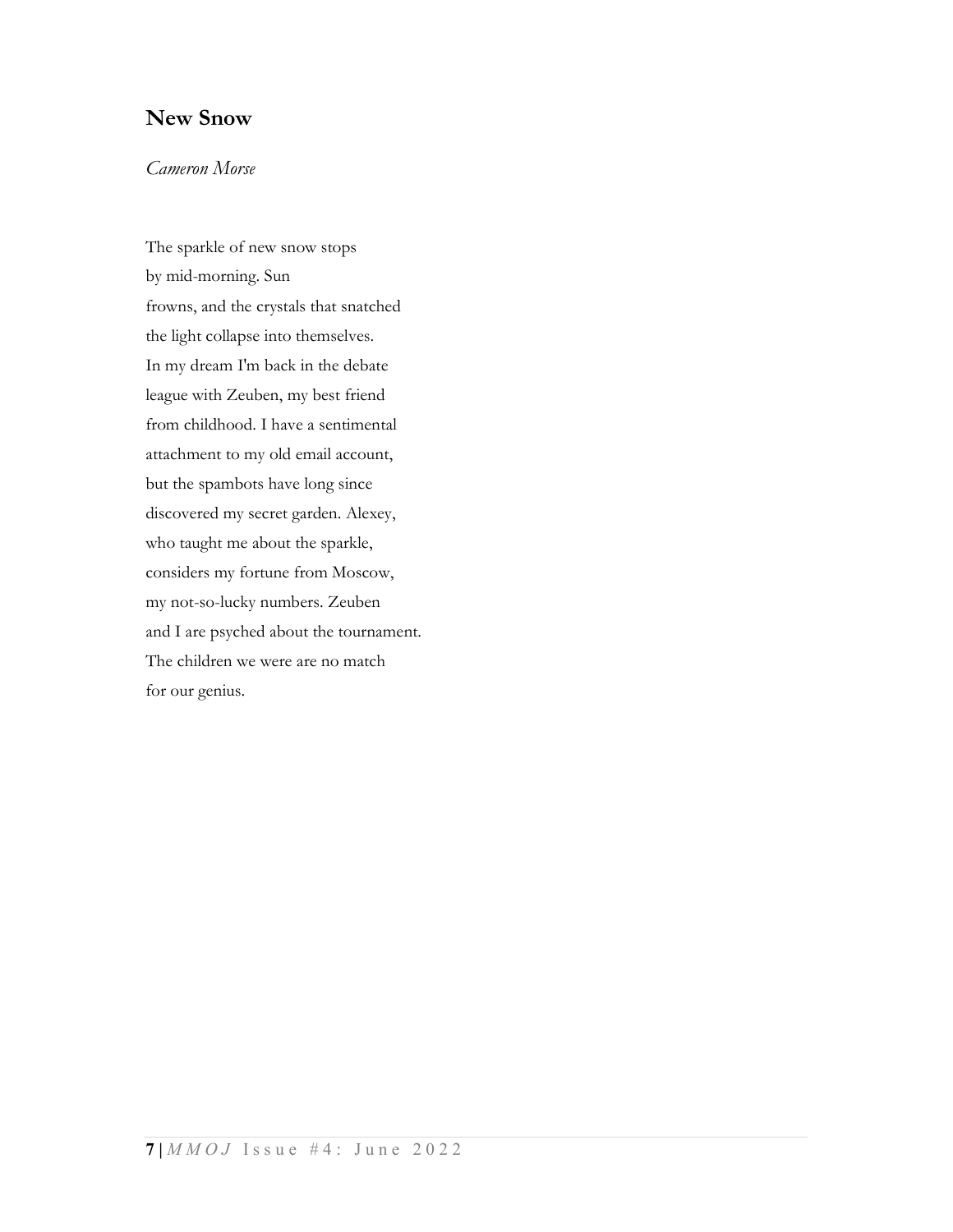# A Field of Geese

### Cameron Morse

I step toward the flock and the geese begin to waddle away. I step into the field and a hundred geese stir in disbelief. To them, I am death, closing in at leisure. To me, they are living days starting slowly, picking up speed, then lifting all at once into the flurry of flight.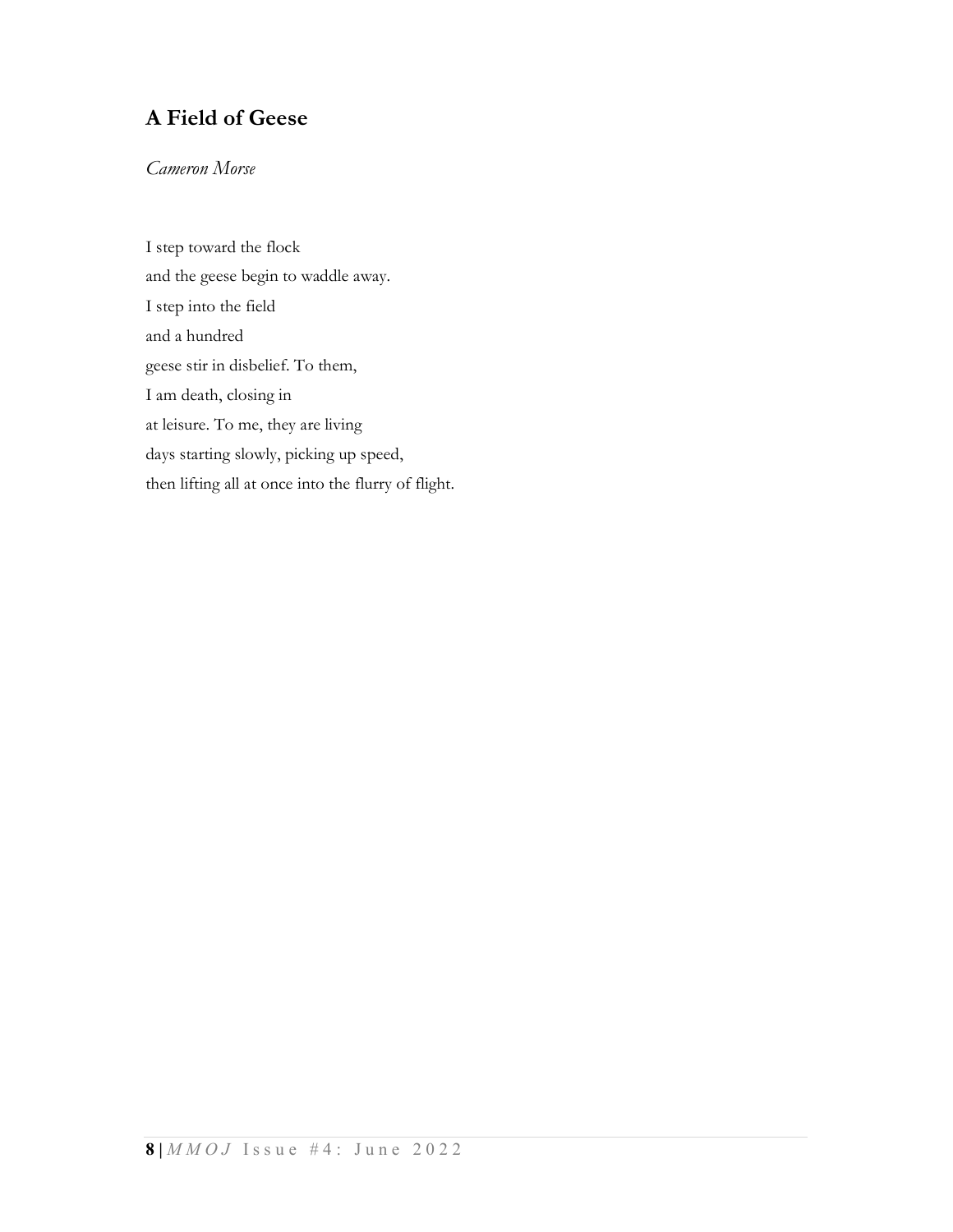## Dad Bod

### Cameron Morse

I wipe the ash from my thighs, shake the dust from my tshirt, shed my skin and redress my bandages as redness, the redeye ridden to some final destination. My destiny arrives as a matter of fact, a murder of crows, screwballs. Swerve with me, wise-cracker. I'm lonely. Tired of finishing my own sentences. I wipe the water from the droopy corner of my mouth. Company over, my own inescapable company.